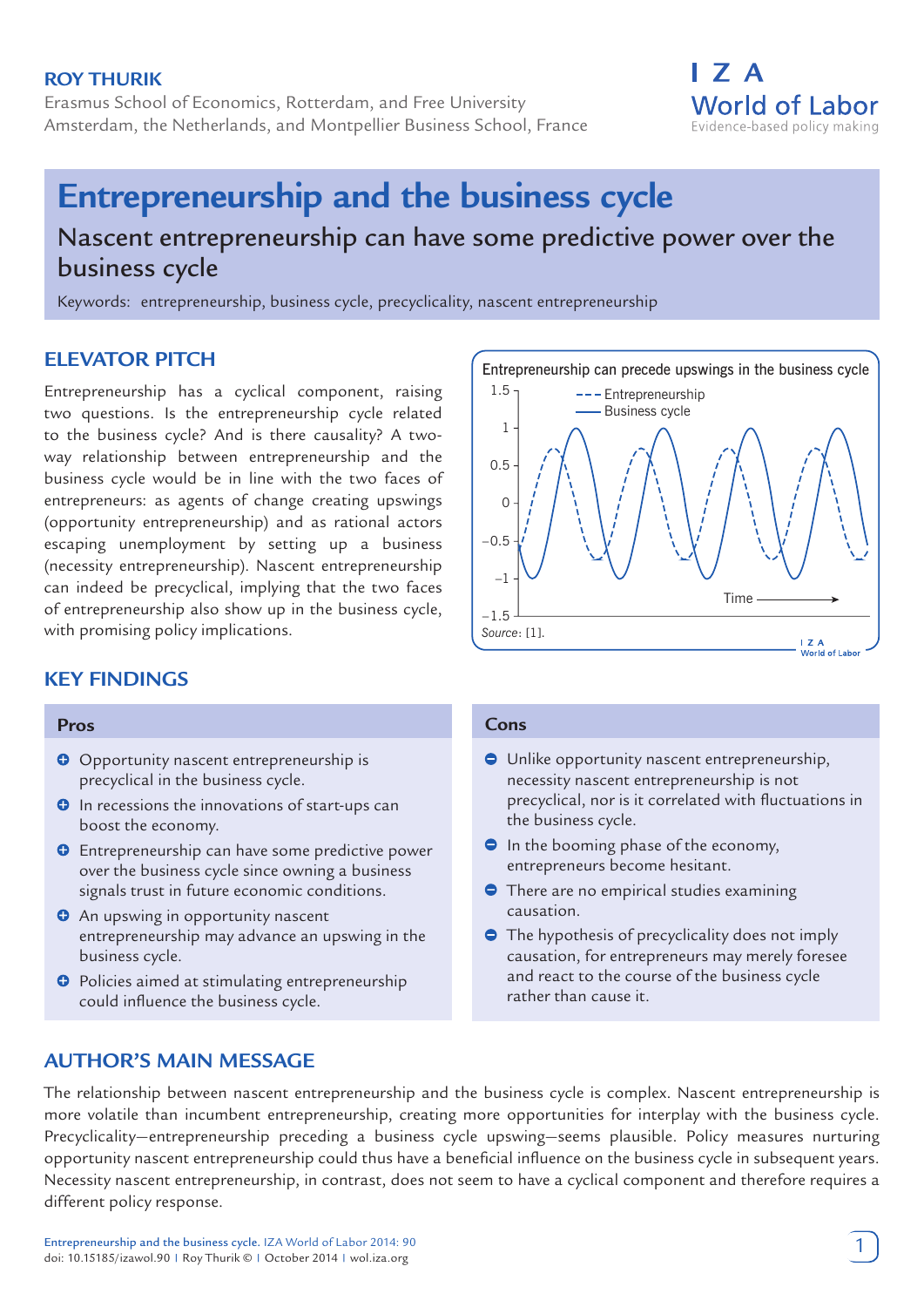# **MOTIVATION**

After the early 1980s, self-employment rates grew and entrepreneurship became associated with innovative, high-growth, high-tech industries. The emerging knowledge economies were accompanied by both thriving service sectors and a strong emphasis on intangible assets such as intellectual property and human capital. Entrepreneurship creates knowledge spillovers, which would explain its role in high-growth, high-tech industries and justify a central place for entrepreneurship in theoretical frameworks [2].

Economic policies cannot affect the business cycle directly but require intermediary targets, such as taxation and unemployment policies. In a sluggish labor market, regulations provide little leverage to combat unemployment or attract new businesses. The euro has deprived individual European central banks of monetary instruments to guide their business cycle. The high fiscal cost of Keynesian-style investments in infrastructure further ties the hands of politicians. This leaves entrepreneurship as one of the few remaining options for government intervention in a slow employment-growth economy. Government policies and regulations can create more favorable conditions for entrepreneurs, for instance through subsidies, tax exemptions, or lighter administrative burdens [3].

Empirical evidence suggests that (levels of or changes in) unemployment and entrepreneurship may be linked by push and pull effects. The push effect occurs if unemployed workers start a business because they lack other options—in other words, a choice induced by necessity. The pull effect implies that in a thriving economy, with a growing and differentiating demand for goods and services, there are more entrepreneurial opportunities, hence more entrepreneurs who require additional workers to sustain their growing businesses, resulting in less unemployment [4].

## **DISCUSSION OF PROS AND CONS**

The cyclical relationship between entrepreneurship and the economy remains unclear. This paper extends a study dealing with the interplay between incumbent entrepreneurship,

#### **Nascent entrepreneurship**

A nascent entrepreneur is someone who, during the preceding 12 months, has done something tangible to start a new firm, expects to own at least part of this new firm, and has not paid wages for more than three months (Reynolds et al., 2005). Nascent entrepreneurship comes in four flavors:

*Opportunity*—Sees a profitable business opportunity and wants to become independent or have more income.

*Necessity*—Is out of work or has just lost a job and has little choice but to start a business venture.

*Innovative*— Produces goods or services that are new to customers and does not expect strong competition.

*Imitative*—Produces goods or services that are identical or very similar to what is already available in the market and expects strong competition.

*Source*: Reynolds, P., N. Bosma, E. Autio, S. Hunt, N. de Bono, I. Servais, P. Lopez-Garcia, and N. Chin. ''Global entrepreneurship monitor: Data collection design and implementation 1998–2003.'' *Small Business Economics* 24:3 (2005): 205–231.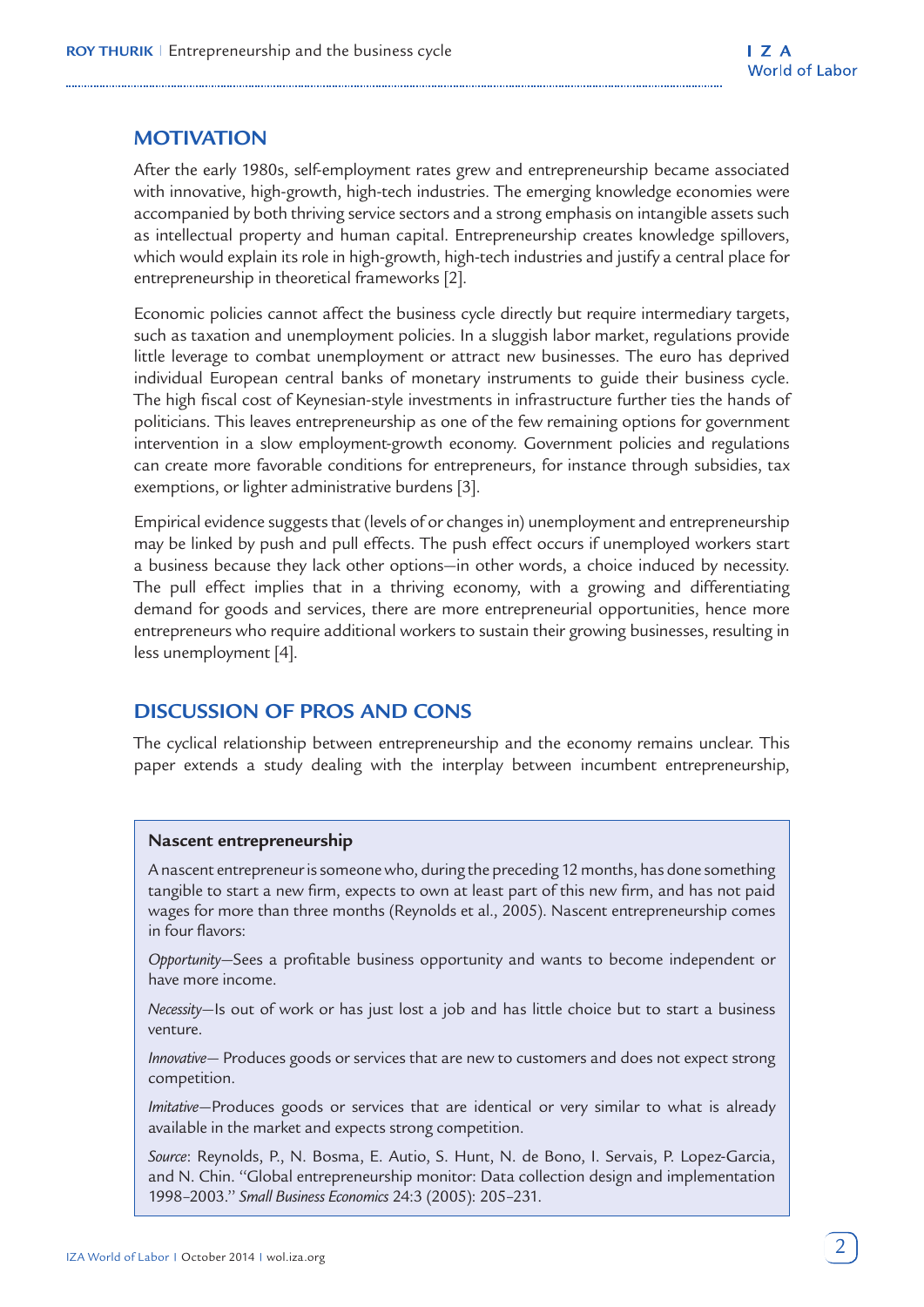unemployment, and the business cycle, with a specific focus on prospective entrepreneurship. Called nascent entrepreneurship, it is classified into opportunity, necessity, innovative, and imitative entrepreneurship [5]. That previous study also used prospective entrepreneurship but merely as a robustness check since the dataset is small.

#### **Interplay between entrepreneurship and the business cycle**

It is possible that nascent entrepreneurship (through new and young start-ups) rather than incumbent entrepreneurship (through existing firms) interlinks more closely with the business cycle. Business cycle movements may have a significant influence on nascent entrepreneurial ventures, and nascent entrepreneurial ventures may in turn influence the business cycle. Nascent entrepreneurship is a more volatile measure than incumbent entrepreneurship, and this volatility creates more opportunities for interplay with the business cycle. Different kinds of nascent entrepreneurship may vary in the way they influence the business cycle or are influenced by it—and each kind may require different economic policies. In other words, some kinds of nascent entrepreneurship may anticipate the movements of the business cycle or be useful as indicators of business cycle movements; others may lag behind the business cycle.

Thus the research question here is whether nascent entrepreneurship is an early indicator of the business cycle and whether this differs for booms and recessions. While there may be a large difference between entrepreneurship and business ownership for individuals [6], the business ownership rate and the nascent entrepreneurship rate are accepted measures of entrepreneurship at the aggregate level [7].

Until recently, there was little scholarly attention to the interplay between entrepreneurship and the business cycle, in part because of differences in definitions of entrepreneurship (see **Research on entrepreneurship and the business cycle: Data and methods**). One study explores the involvement of entrepreneurs in economies entering or emerging from recessions [7]. Another study identifies three strands of theories on the interplay between entrepreneurs and their innovation and the business cycle [8]. A third study provides a policymaker's perspective on the links between entrepreneurship and the business cycle [9]. Yet another study proposes a procyclical model [10].

#### **Nascent entrepreneurship**

Nascent entrepreneurship can be divided into innovative and imitative entrepreneurship and into opportunity and necessity entrepreneurship. Figure 1, using aggregate data for 22 Organisation for Economic Co-operation and Development (OECD) countries, shows that the proportions for each type remain relatively stable over time (2001–2011) at the aggregate level (22 OECD countries). Innovative entrepreneurship contributes about 75% to nascent entrepreneurship and opportunity entrepreneurship about 80%, except in 2008 and 2009 when necessity entrepreneurship took a larger share than otherwise. This means that at the aggregate level of the 22 OECD countries, between 60% and 75% of all nascent entrepreneurs can be labelled as innovative, opportunity entrepreneurs.

Despite some differences in levels, the similarities in the movements in overall nascent, opportunity nascent, innovative nascent, and imitative nascent entrepreneurship at the aggregate level for the 22 OECD countries are remarkable (Figure 2). Opportunity and innovative entrepreneurship rates are clearly much higher than those of necessity and imitative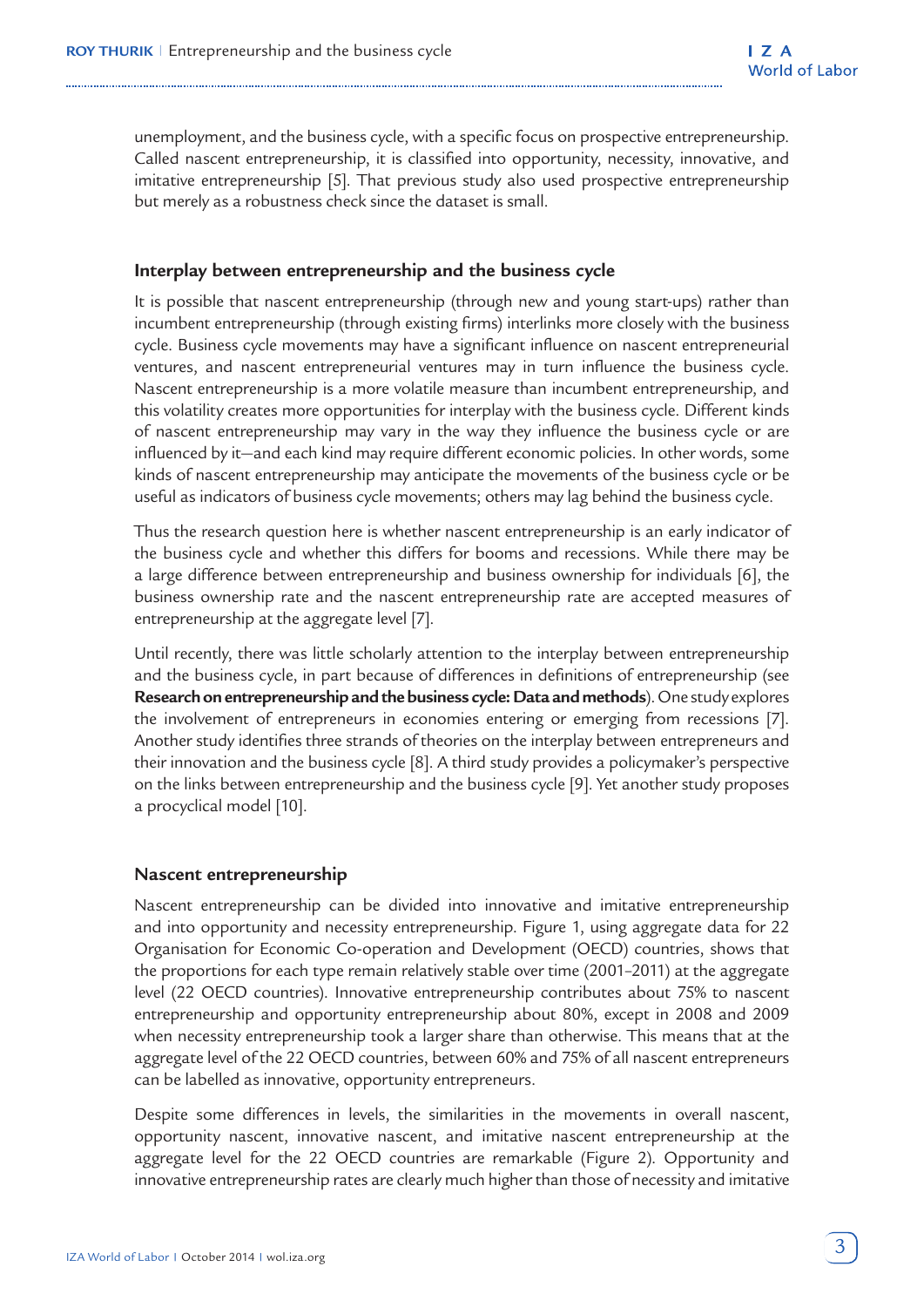#### **Research on entrepreneurship and the business cycle: Data and methods**

Cross-country differences in definitions of entrepreneurship may have impeded research on entrepreneurship and the business cycle. The harmonized COMPENDIA dataset, compiled by Panteia/EIM Business and Policy Research for countries in the Organisation for Economic Co-operation and Development (OECD), resolved this issue and enabled new international empirical research (van Stel, 2005).

Nascent entrepreneurship is measured here by the rate of (prospective) business ownership. Data come from the Global Entrepreneurship Monitor surveys, which show yearly estimates on nascent entrepreneurship and its subcategories such as nascent innovative, imitative, opportunity, and necessity entrepreneurship. The survey asks entrepreneurs about their motives (opportunity or necessity), along with questions about innovation and competition. Data for 22 OECD countries—Australia, Austria, Belgium, Canada, Denmark, Finland, France, Germany, Greece, Iceland, Ireland, Italy, Japan, the Netherlands, New Zealand, Norway, Portugal, Spain, Sweden, Switzerland, the UK, and the US—cover 2001–2011. Gross domestic product (GDP) and population data are retrieved from OECD data sources with real GDP in constant 2005 US dollars. GDP per capita has been detrended using a Hodrick-Prescott filter with lambda equal to 100. Nascent entrepreneurship series are too short for serious detrending. See Koellinger and Thurik (2012) for details about data and definitions.

Source: Koellinger, P. D., and A. R. Thurik. "Entrepreneurship and the business cycle." *Review of Economics and Statistics* 94:4 (2012): 1143–1156.

van Stel, A. J. "COMPENDIA: Harmonizing business ownership data across countries and over time." *International Entrepreneurship and Management Journal* 1:1 (2005): 105–123.



**I Z A**<br>World of Labor

#### Figure 1. The proportion of imitative to innovative and of necessity to opportunity entrepreneurship aggregated over 22 OECD countries, 2001–2011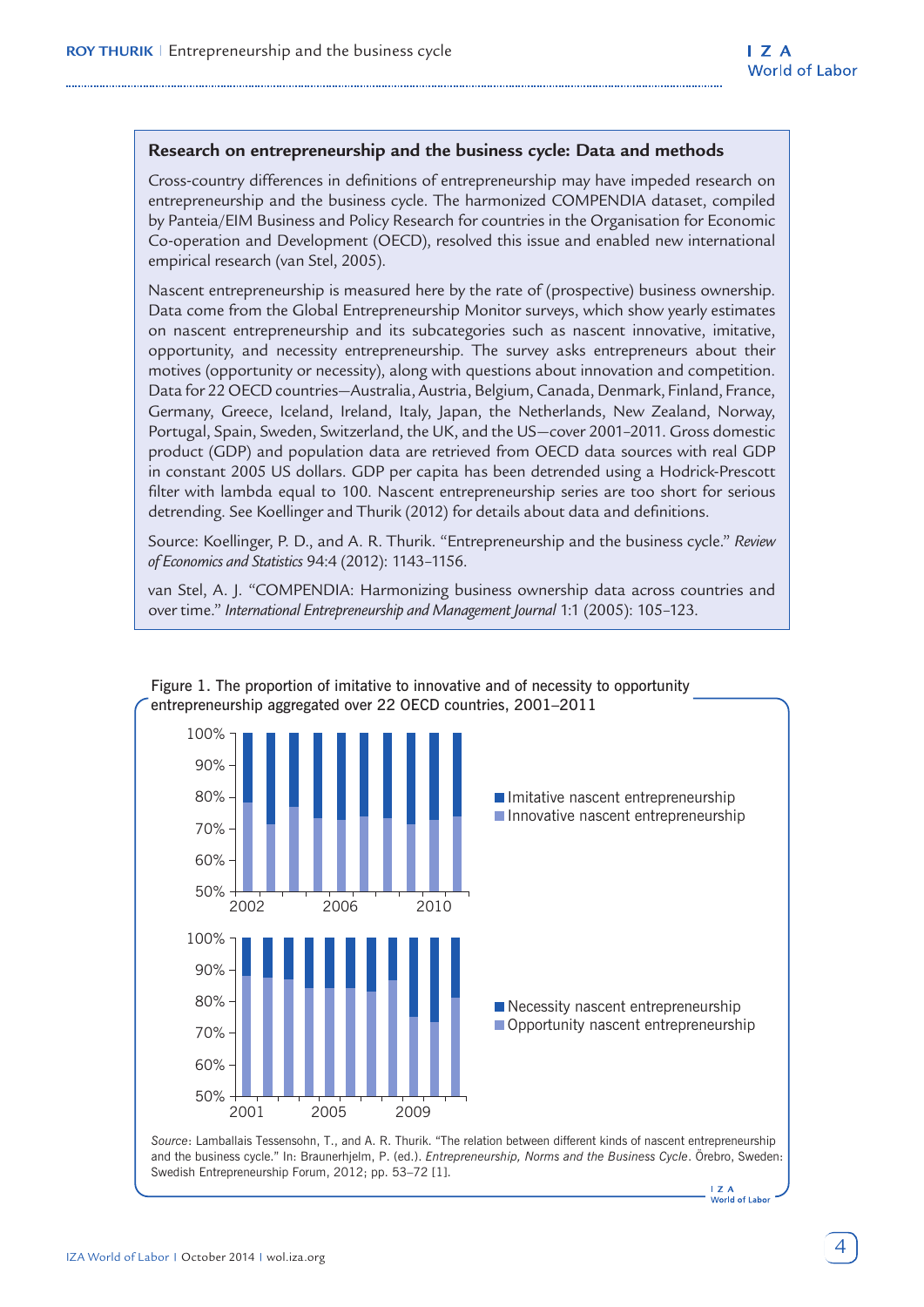

entrepreneurship, but they move in synch with the overall nascent entrepreneurship rate. The imitative entrepreneurship rate also behaves similarly to the nascent entrepreneurship rate, though the peaks and troughs are less pronounced. The necessity entrepreneurship rate, which also moved in synch with the overall nascent entrepreneurship rate before the recent economic crisis, began to deviate from it as the recession worsened, suggesting that necessity entrepreneurship follows unemployment with a delay (Figure 3).

### **New evidence on the relationship between entrepreneurship and the business cycle**

Some new empirical regularities found between incumbent entrepreneurship (self-employment) and the business cycle come from average national data for 22 OECD countries for 1972– 2007 [5]. The results support the hypothesis that entrepreneurship is precyclical and has some predictive power over the business cycle, at least at an aggregate level. This seems plausible because entrepreneurs commit their livelihoods and their substantial time and effort to a prospective business that is prone to failure, especially during a recession. Also, setting up a business may benefit from cheaper productive resources during a recession. Engaging in business ownership would therefore be a sign of trust in future economic conditions.

Incumbent as well as nascent entrepreneurs must judge the business cycle in the long term since months or even years of investment and preparation may pass before sales begin to take off. Incumbent and nascent entrepreneurship rates—the shares of business owners in the labor force—summarize the joint judgment of all (potential) entrepreneurs as the business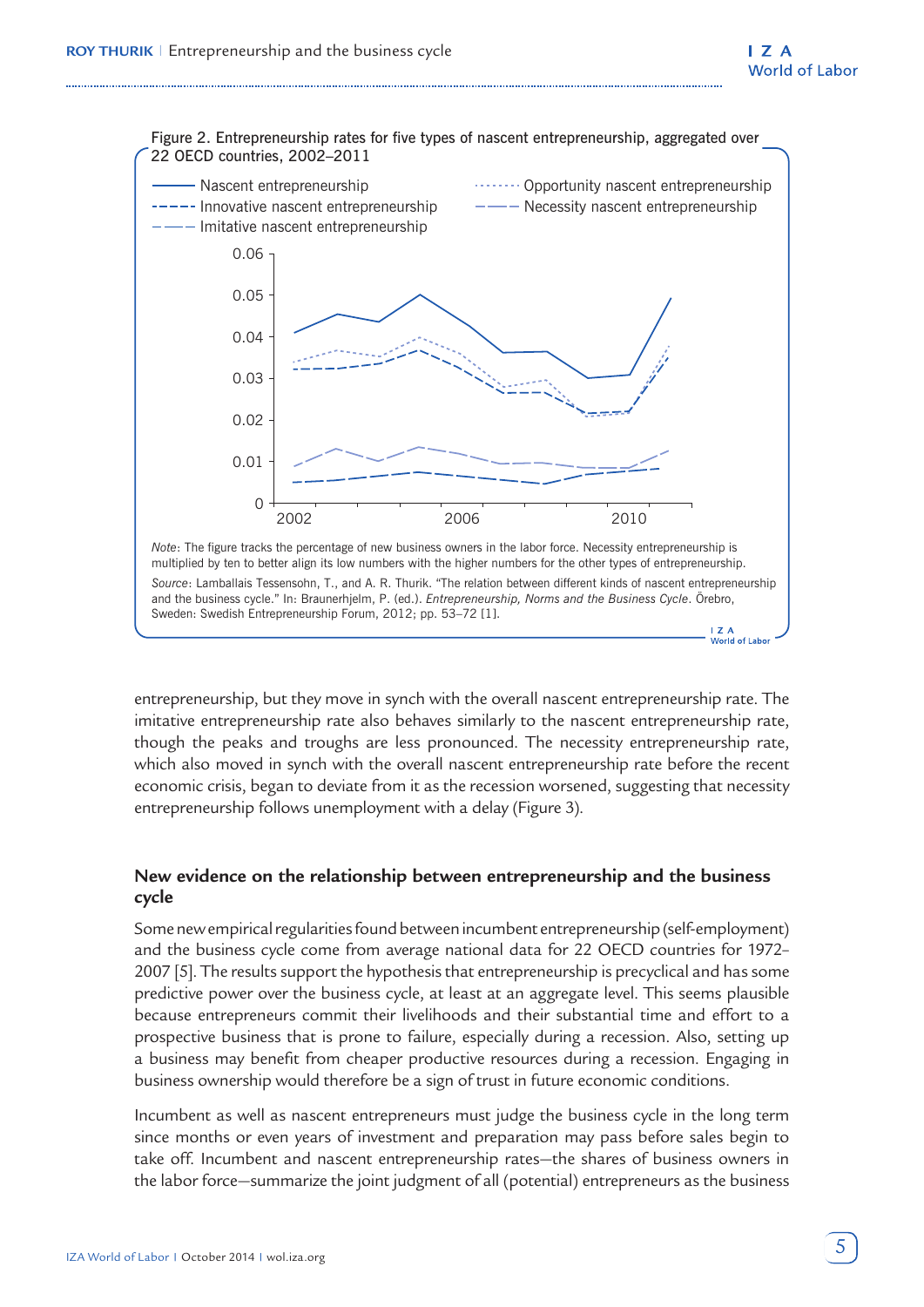

cycle progresses. Because start-ups generally serve local, regional, or national markets rather than an international one, this paper deals with the national business cycle.

One possibility is that nascent entrepreneurship rates are procyclical—rising in an upswing in the business cycle, falling in a downswing. Another is that entrepreneurship rates are precyclical with nascent entrepreneurship rates rising before upswings and falling before downswings. Note that this relationship does not imply causation. There are ways that entrepreneurs may influence the course of the business cycle (and be influenced by it in turn), but there is no decisive empirical evidence to confirm such influence. The attempt here is simply to establish whether precyclicality is plausible, not to demonstrate causality.

Data for 19 OECD countries over 1998-2007 show that, in the short term (after one quarter), a country's entrepreneurial activity (measured by the incumbent self-employment rate) is stimulated if the country's business cycle lags the world's business cycle [11]. But in the medium term (after one to two years), entrepreneurial activity is stimulated if the country's business cycle leads the world's business cycle. These results apply only to fairly open economies, suggesting that economic openness plays a role for entrepreneurial opportunities related to a country's cyclical performance.

## **Three mechanisms of precyclical entrepreneurship**

Precyclical entrepreneurship may reflect three mechanisms of interplay with the business cycle.

• First, an upswing of entrepreneurship leads to higher levels of economic growth caused by any of its positive mediating effects, such as introducing novel products, increasing imitative competition, reducing unemployment, or creating knowledge spillovers.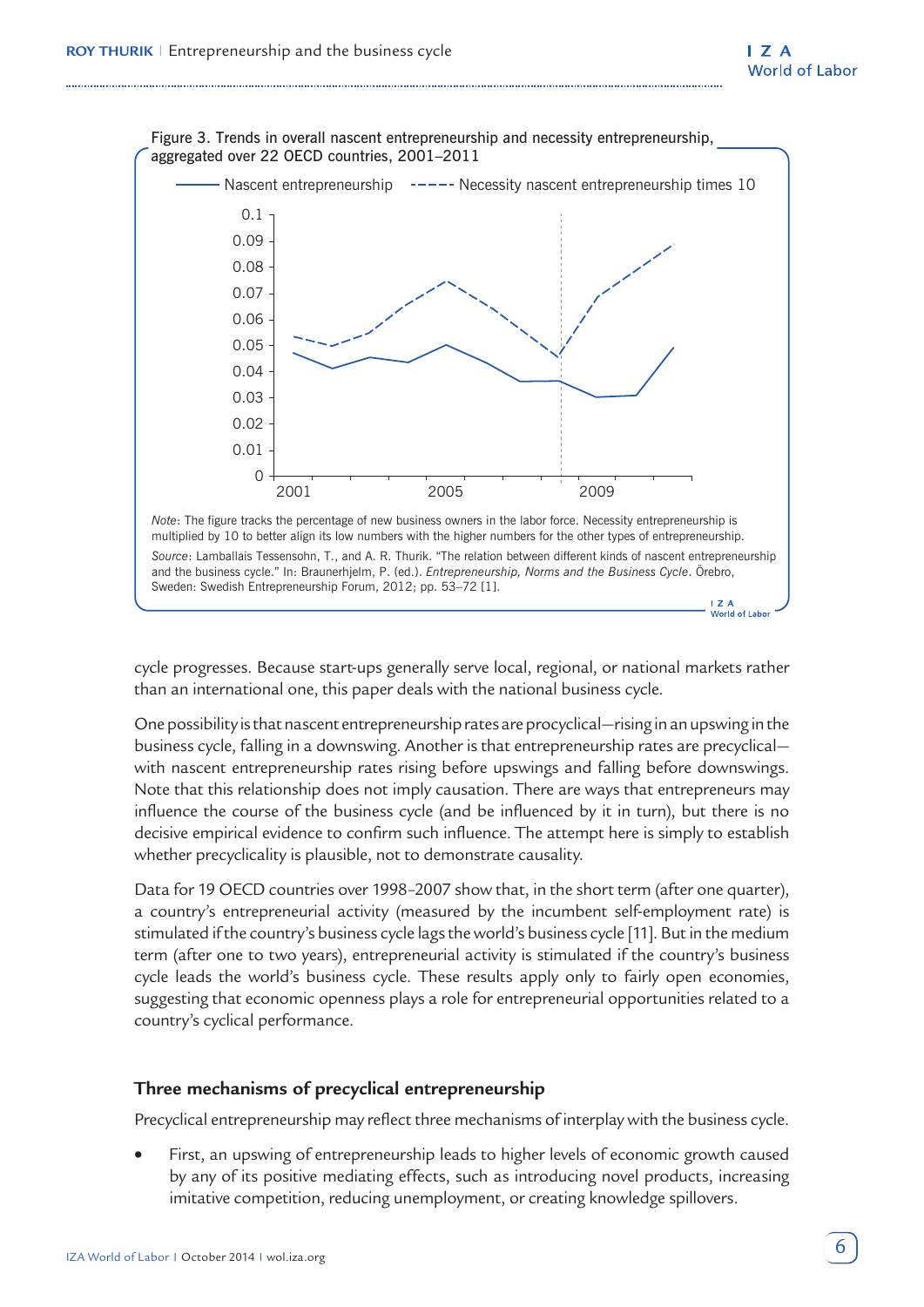- Second, in the booming phase of the economy, entrepreneurs become hesitant—for two possible reasons. They intuitively feel that "what is high must come down." And they put a greater weight on the opportunity costs of entrepreneurship (caused by incumbent firms offering well-paid jobs) than on the opportunities offered by a generous labor market in the boom.
- Third, new entrepreneurship in the recession phase may contribute to productivity shocks because it is the new entrepreneurs who absorb inventions. In the trough of the cycle, the willingness of incumbents to take risks may be lower, while new entrepreneurs have nothing to lose and so are more likely to bring inventions to the market. New firms innovate more during recessions, unlike incumbent firms, which face the costs of making new production technologies compatible with installed technologies. New firms do not have to deal with incompatibilities because they start from scratch [5].

## **Testing the precyclical hypothesis**

The precyclical hypothesis states that an increase in entrepreneurship is associated with a lagged upturn in the business cycle and that a decrease in entrepreneurship is associated with a lagged downturn in the business cycle [1]. This hypothesis does not necessarily imply causation, however. Entrepreneurs may merely foresee and react to the course of the business cycle rather than cause the changes.

To test the precyclical hypothesis, bivariate correlations were calculated between the five different kinds of nascent entrepreneurship and the business cycle using data for 22 OECD countries for 2001–2011 (Figure 4). The analysis checks for contemporaneous correlation (*t*) and whether the business cycle in period *t* is correlated with entrepreneurship in earlier years (*t*–3, *t*–2, *t*–1) or subsequent years (*t*+1, *t*+2, *t*+3). That makes it possible to establish whether entrepreneurship is procyclical or countercyclical, whether it is precisely cyclical or precyclical, or whether these behaviors are combined.

Necessity nascent entrepreneurship, whose behavior consistently differed from that of the other types of entrepreneurship during the recent economic crisis, deviates from the other

|                                     |        |         | Bivariate correlation of real GDP cycle (year t) with a lead or lag in years |         |        |       |         |
|-------------------------------------|--------|---------|------------------------------------------------------------------------------|---------|--------|-------|---------|
| Type of nascent<br>entrepreneurship | $t-3$  | $t - 2$ | $t-1$                                                                        |         | $t+1$  | $t+2$ | $t + 3$ |
| Overall nascent                     | $^{+}$ | $+++$   | $+++$                                                                        | $^{++}$ | $^{+}$ |       |         |
| Innovative                          | $^{+}$ | $^{++}$ | $+++$                                                                        | $+++$   | $+++$  |       |         |
| Imitative                           | $^{+}$ | $+++$   | $+++$                                                                        | $++$    | $^{+}$ |       |         |
| Opportunity                         | $^{+}$ | $+++$   | $+++$                                                                        | $+++$   | $^{+}$ |       |         |
| Necessity                           | $^+$   | $\, +$  | $^+$                                                                         |         |        | ┿     |         |

Figure 4. Bivariate correlations between nascent entrepreneurship types and the business cycle for 22 OECD countries, 2001–2011

*Note*: *n* is 200 or less for all cells. A + denotes positive but not significant and a - denote negative but not significant; ++ (--) denotes positive (negative) and significant at > 90% confidence; +++ denotes positive and significant at > 95% confidence.

*Source*: Lamballais Tessensohn, T., and A. R. Thurik. "The relation between different kinds of nascent entrepreneurship and the business cycle." In: Braunerhjelm, P. (ed.). *Entrepreneurship, Norms and the Business Cycle*. Örebro, Sweden: Swedish Entrepreneurship Forum, 2012; pp. 53–72 [1].

I Z A<br>World of Labor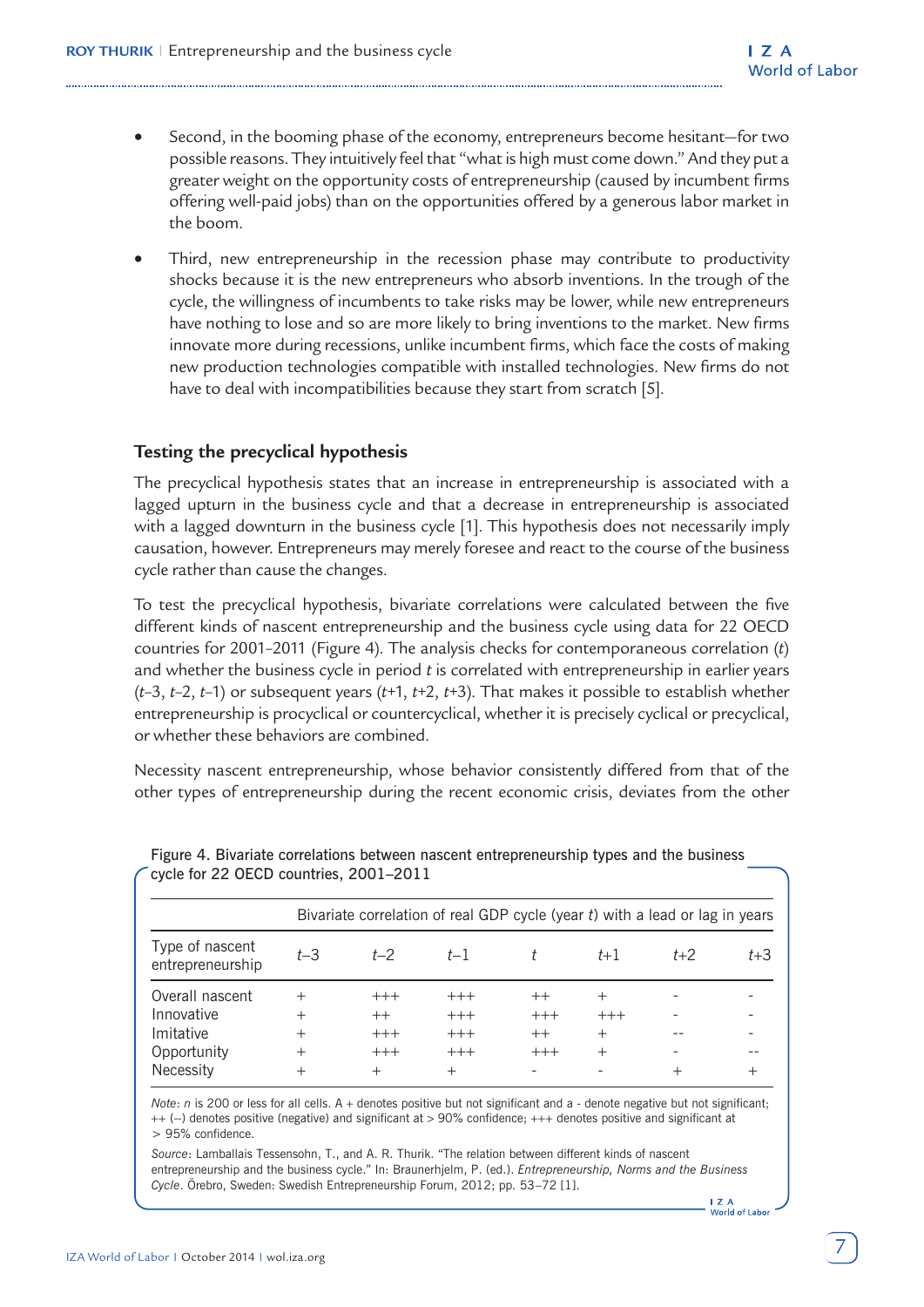four nascent entrepreneurship types both in the magnitude and the sign of the coefficients. For none of the seven lags, *t*–3 through *t*+3, is the correlation significant between necessity entrepreneurship and the business cycle. But many significant correlations are observed for the other four nascent entrepreneurship types (see Figure 4).

The four seem to follow a pattern: at *t*–2 and *t*–1 the correlations are significantly positive, and at *t*+2 and *t*+3 they are negative, though not significantly so. This means that overall nascent, innovative nascent, imitative nascent, and opportunity nascent entrepreneurship are correlated with fluctuations in the business cycle but in a lagged fashion, supporting the precyclicality hypothesis. In short, the correlations are not at odds with the interplay in the illustration on page 1. Contemporaneous correlations (*t*) between the business cycle and entrepreneurship are positive and significant, and while correlations are positive at *t*+1, only for innovative entrepreneurship is the correlation significant, emphasizing the cyclical effect.

Results from two other studies do not reject the hypothesis that entrepreneurship can precede the business cycle, as also represented in the illustration on page 1, and the effects of entrepreneurship on the business cycle seem to be stronger than those of the cycle on entrepreneurship [5], [11]. Looking at the interplay between entrepreneurship and the business cycle reveals a new aspect of cycle dynamics that is not captured by existing theories about entrepreneurship in the economy or the causes and consequences of the cycle. All three studies and their analyses are data-driven: all three contributions make a point of letting the data speak rather than deriving equations from earlier or new theory. In sum, there is some evidence supporting the central hypothesis of the present study: entrepreneurship is precyclical—that is, entrepreneurship precedes upswings in the business cycle.

## **LIMITATIONS AND GAPS**

The relationship between entrepreneurship and the business cycle, with its many direct and indirect links, is inevitably complicated. That is why this paper makes no attempt to prove the existence of a causal precyclical relationship between entrepreneurship and the business cycle, something that can be done only in the framework of a theoretical model. But the findings appear to conform to the three mechanisms at work in the section on precyclical entrepreneurship.

The hypothesis here does not imply causation, for entrepreneurs may merely foresee and react to the course of the business cycle rather than cause it. Causation is notoriously difficult to prove or reject. Only Granger causality is investigated in [4] and [5]. The next scholarly step will be to integrate entrepreneurship in existing theoretical models of cycle dynamics. The current generation of macroeconomists should take up this challenge.

# **SUMMARY AND POLICY ADVICE**

Entrepreneurs have not only a reason but also an inclination to judge the course of the business cycle in the long run, and precyclicality would imply that they are able to do so.

Nascent entrepreneurship could influence the business cycle in three ways. First, an upswing in nascent entrepreneurship contributes to an upswing of economic growth. This mechanism is supported by the correlations in Figure 4 and is not refuted by anything in the analyses of [1], [5], and [11]. Second, in the booming phase, nascent entrepreneurs may become hesitant, which means that nascent entrepreneurship rates decline before the business cycle enters a declining phase. This mechanism is also supported by the correlations in Figure 4. Third, in a recession, it is innovative start-ups rather than incumbent firms that innovate and thus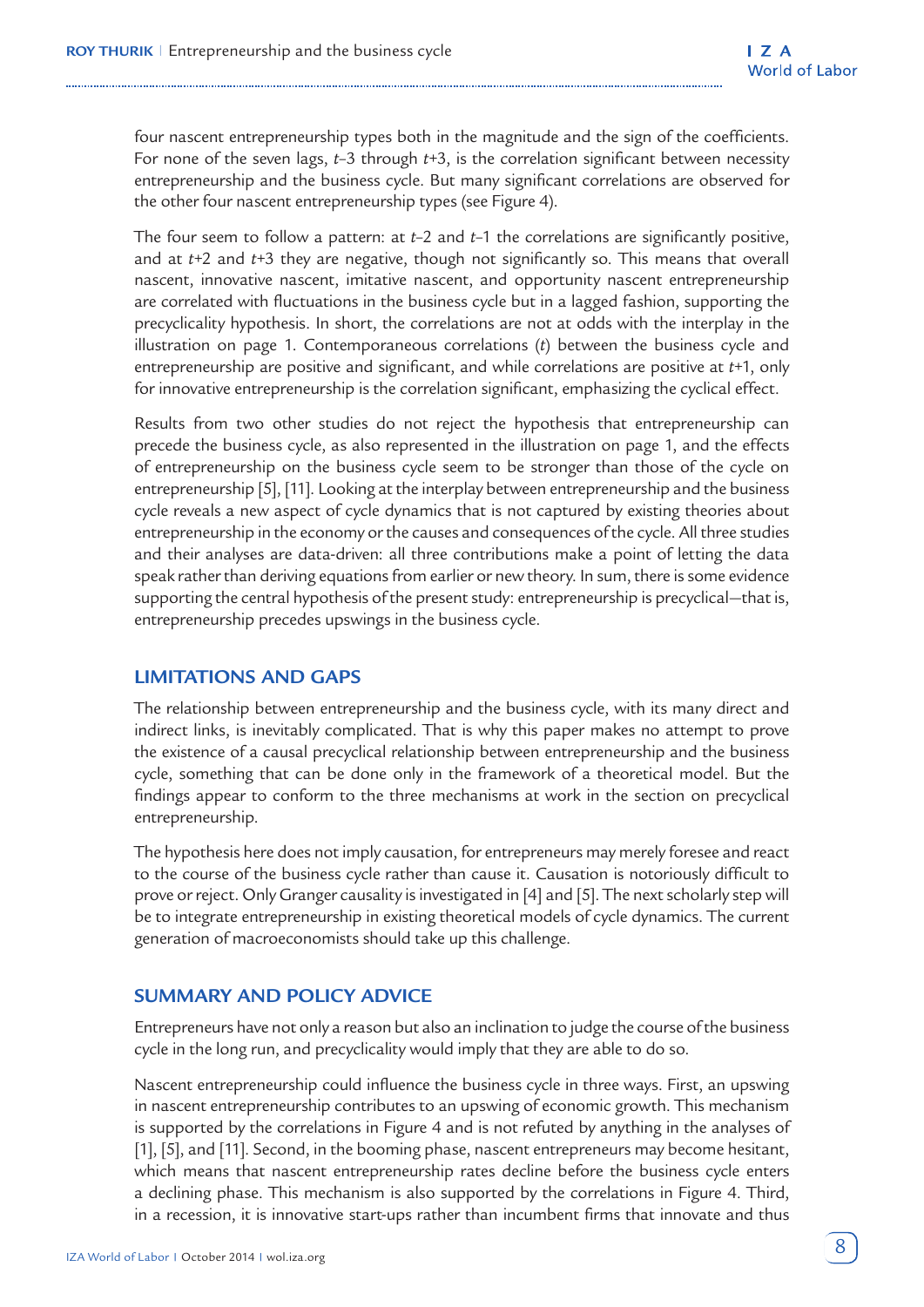produce positive productivity shocks for the economy. Some support for this mechanism is in Figure 2, where a sharp rise in innovative and opportunity nascent entrepreneurship is shown from 2010 onward, in the midst of the recent economic crisis.

Necessity nascent entrepreneurship shows behavior different from that of the other entrepreneurship types. Unlike the others, it does not appear to be precyclical: it does not even seem to have any cyclical element at all. This makes sense because necessity entrepreneurs do not start a firm from a position of choice. Rather than judging the course of the business cycle and waiting for the right moment, they are likely to start a business soon after losing their job irrespective of the typical cycle phase. Moreover, because unemployment is countercyclical, necessity entrepreneurship is unlikely to be procyclical in the first place.

Whether the different types of entrepreneurship actually cause fluctuations in the business cycle remains speculative. But if they do, policies targeted specifically at entrepreneurship could be beneficial to the economy as a whole. Assuming that a causal relationship exists for nascent entrepreneurship to be responsible for some of the fluctuations in the business cycle, policy measures nurturing nascent entrepreneurship would have a beneficial influence on the business cycle in subsequent years. During the recent crisis, with its ban on higher public spending, policymakers have had few options to influence the business cycle. The correlations here and in [1] and [5] show that entrepreneurship rates predate fluctuations in the business cycle. So it is possible that policies to stimulate entrepreneurship could influence the business cycle.

Three policy options spring to mind. First, the level of unemployment benefits may influence the effect of unemployment on entrepreneurship [12]. Given the results of the analysis here, governments should be very careful about supporting ailing economies by increasing employment benefits. Second, the call for more regulation in the wake of the banking crisis should not spill over from banking to other sectors and thus increase the administrative burden for other genuinely entrepreneurial sectors. The perception of administrative burden, rather than the uncertainty over acquiring enough financial capital, may frustrate entrepreneurial activities. Third, during a persisting crisis, big and incumbent firms will most likely apply for financial and other support in the near future. Governments are well-advised to evaluate whether they should support existing sectors or new ones that may blossom from nascent entrepreneurial energy. They may instead consider participating in venture capital activities so that taxpayers benefit twice—from an earlier recovery and from venture capital gains.

#### **Acknowledgments**

The paper is based on [1], inspired by [5]. The author thanks his co-authors for their comments and for letting him use some of their joint ideas. The author also thanks Pontus Braunerhjelm and the Swedish Entrepreneurship Forum for the opportunity to use parts of [1]. Two anonymous referees and the IZA World of Labor editors provided many helpful suggestions on earlier drafts.

## **Competing interests**

The IZA World of Labor project is committed to the *IZA Guiding Principles of Research Integrity*. The author declares to have observed these principles.

© Roy Thurik